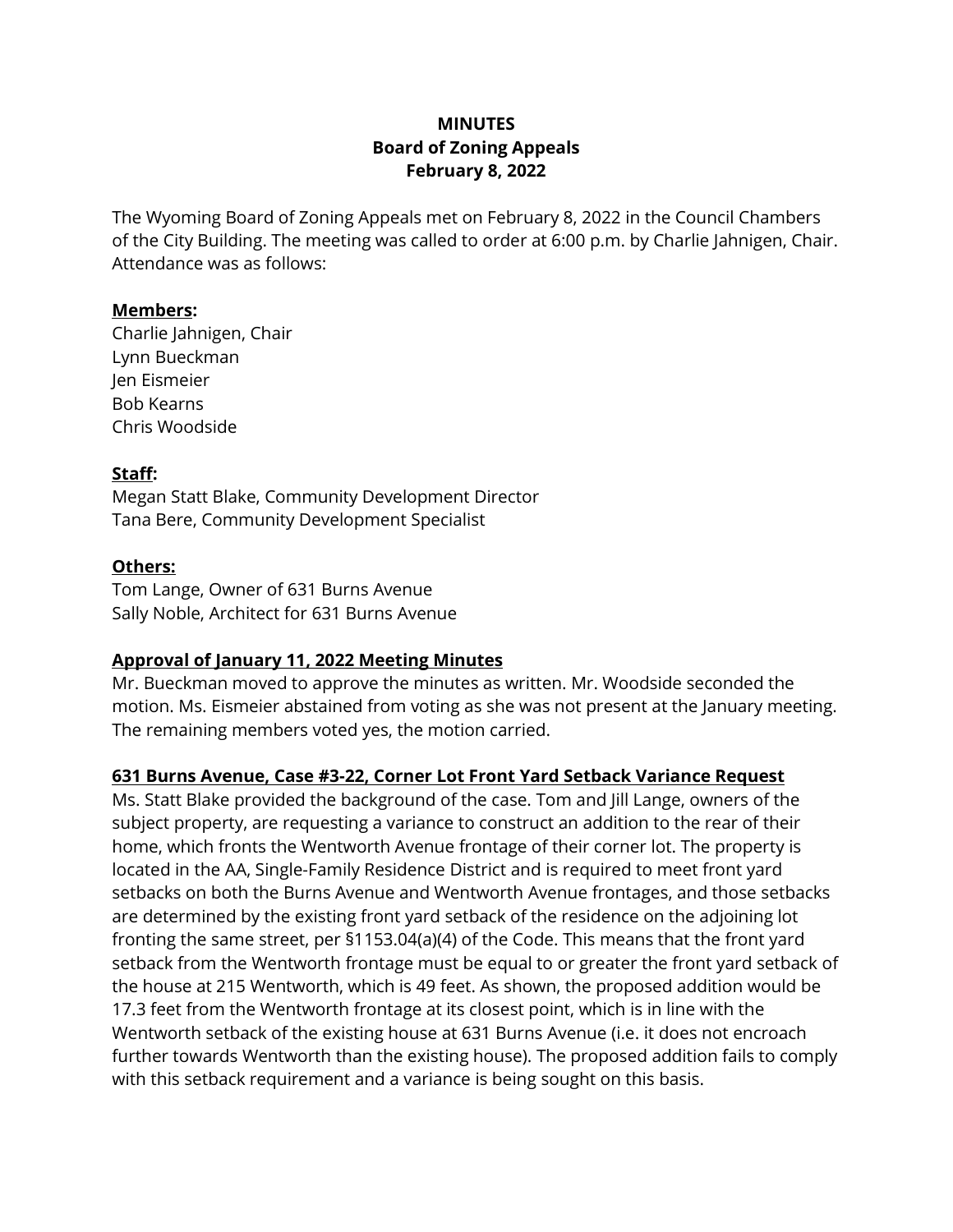Minutes Board of Zoning Appeals February 8, 2022 Page 2

It should be noted that this is a contributing property within the Village Historic District, and is subject to review by the Historic Preservation Commission and Architectural Review Board (HPC-ARB), as required by Chapter 1336 of the Wyoming Codified Ordinances (*Historic Review*). That review is scheduled to take place on February 16.

Mr. Lange added that the intended use of the addition is to provide a first floor bedroom, full bath, and screened porch with the ultimate goal of staying in the house for many years to come. He stated that his daughter lives in the adjacent home on Wentworth Avenue. Understanding that he has a corner lot which can provide obstacles at times, he will maintain the architectural connection of the proposed addition to that of the house. He added that the proposed addition will not affect any trees on the property and this side of the house is heavily shielded by mature pine trees and landscaping.

Mr. Woodside asked for clarification as to how the proposal is in violation of the Code. Ms. Statt Blake stated that it is not uncommon in the Historic District for homes to be sited in ways that do not meet the current setbacks in the Zoning Code. She explained that front yard setbacks for corner lots are required to meet the front yard setback of the residence on the adjoining lot fronting the same street.

Mr. Jahnigen asked for clarification regarding the existing steps and sidewalk from the property to the public sidewalk on the Wentworth side and asked what would be retained or removed. Mr. Lange explained that the existing stairs and walkway are constructed of stone. Once you go through the gate at the fence, the stone sidewalk goes around the existing structure to the back entrance of the house. A new walk will be constructed using the existing pavers which will go around the existing large tree, however Mr. Lange was not sure what side of the tree the sidewalk will be placed, though whichever direction it goes it will be done so in order to save and protect this particular tree.

Mr. Eismeier asked the applicant how the storm water will be managed with the new roof area of the addition. Mr. Lange stated that currently, all storm water on the property is directed to downspouts which are handled locally in the yard. The roof of the proposed addition will be flat and he does not have any intention to put in a storm sewer drain for the addition. All of the storm water will continue to be managed locally in the yard.

Mr. Jahnigen noted that the applicant had been granted a variance several years ago for a workspace area above the existing detached garage. Mr. Lange added that he will continue to do what he can to improve the property.

With no further questions or comments from the Members, Mr. Kearns moved to approve the request for variance as submitted. Mr. Bueckman seconded the motion. By roll call vote, 5-0, all voted yes. The motion carried.